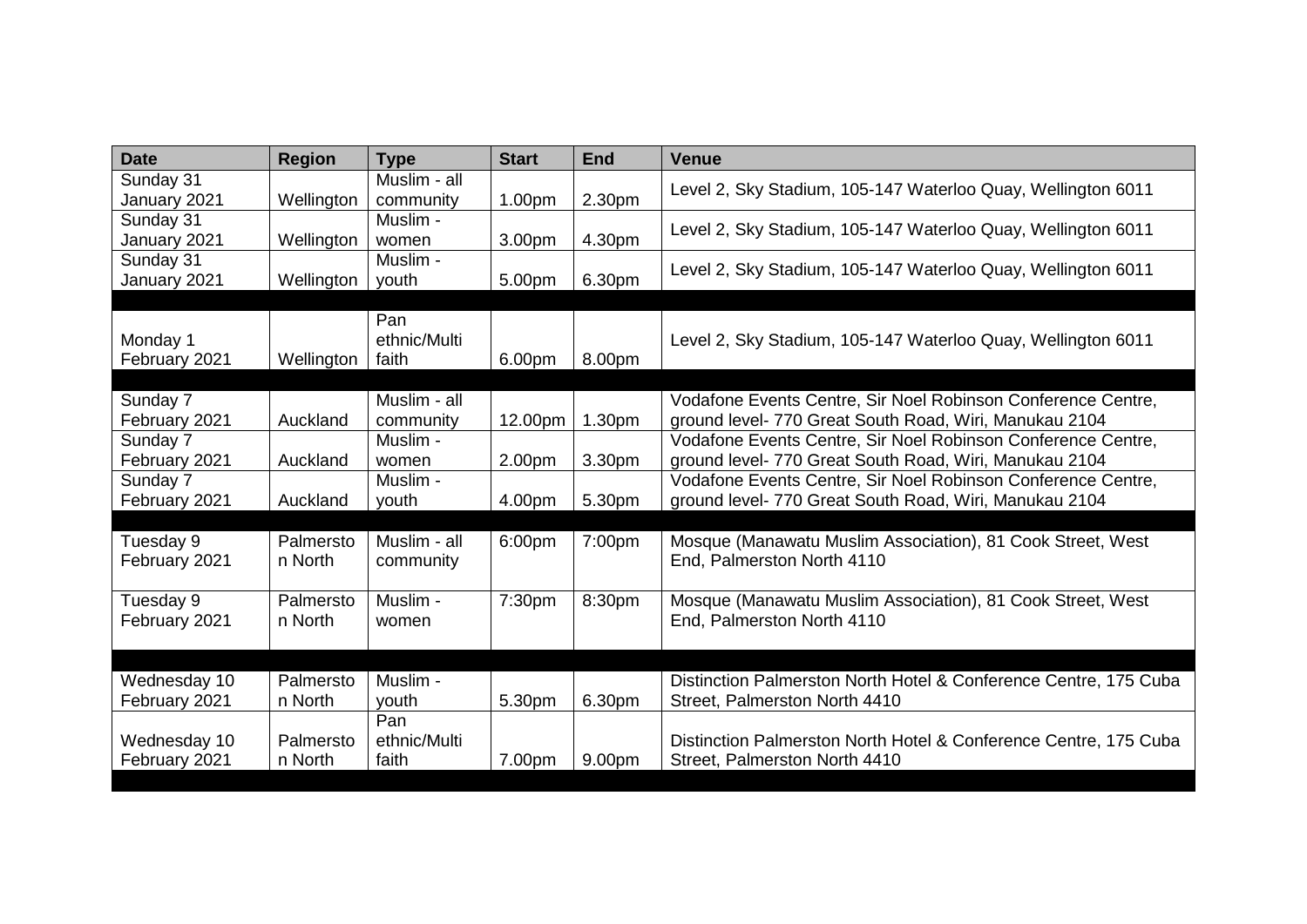| <b>Date</b>   | <b>Region</b> | <b>Type</b>  | <b>Start</b> | <b>End</b> | <b>Venue</b>                                                     |
|---------------|---------------|--------------|--------------|------------|------------------------------------------------------------------|
| Friday 12     |               | Muslim -     |              |            | FMG Waikato Stadium, Splice Construction Lounge/Gallagher        |
| February 2021 | Hamilton      | women        | 5.30pm       | 6.30pm     | Lounge, Gate 5, 128 Seddon Road, Frankton, Hamilton 3204         |
| Friday 12     |               | Muslim - all |              |            | FMG Waikato Stadium, Splice Construction Lounge/Gallagher        |
| February 2021 | Hamilton      | community    | 7.00pm       | 8.00pm     | Lounge, Gate 5, 128 Seddon Road, Frankton, Hamilton 3204         |
| Friday 12     |               | Muslim -     |              |            | FMG Waikato Stadium, Splice Construction Lounge/Gallagher        |
| February 2021 | Hamilton      | youth        | 8.15pm       | 9.15pm     | Lounge, Gate 5, 128 Seddon Road, Frankton, Hamilton 3204         |
|               |               |              |              |            |                                                                  |
|               |               | Pan          |              |            |                                                                  |
| Saturday 13   |               | ethnic/Multi |              |            | <b>FMG Waikato Stadium, Splice Construction Lounge/Gallagher</b> |
| February 2021 | Hamilton      | faith        | 10.00am      | 12.00pm    | Lounge, Gate 5, 128 Seddon Road, Frankton, Hamilton 3204         |
|               |               | Pan          |              |            |                                                                  |
| Saturday 13   |               | ethnic/Multi |              |            | Vodafone Events Centre, Sir Noel Robinson Conference Centre,     |
| February 2021 | Auckland      | faith        | 2.00pm       | 3.30pm     | ground level- 770 Great South Road, Wiri, Manukau 2104           |
|               |               | Pan          |              |            |                                                                  |
| Saturday 13   |               | ethnic/Multi |              |            | Vodafone Events Centre, Sir Noel Robinson Conference Centre,     |
| February 2021 | Auckland      | faith        | 4.00pm       | 5.30pm     | ground level- 770 Great South Road, Wiri, Manukau 2104           |
|               |               |              |              |            |                                                                  |
| Sunday 14     |               | Muslim - all |              |            | Napier War Memorial and Conference Centre, 48 Marine Parade,     |
| February 2021 | Napier        | community    | 10.30am      | 12pm       | Bluff Hill, Napier 4110                                          |
|               |               | Pan          |              |            |                                                                  |
| Sunday 14     |               | ethnic/Multi |              |            | Napier War Memorial and Conference Centre, 48 Marine Parade,     |
| February 2021 | Napier        | faith        | 2.00pm       | 3.30pm     | Bluff Hill, Napier 4110                                          |
|               |               |              |              |            |                                                                  |
|               |               | Muslim       |              |            |                                                                  |
| Thursday 18   |               | community -  |              |            | Beachside Conference & Events Centre, 70 Beach Rd, Tahunanui,    |
| February 2021 | Nelson        | all          | 5.30pm       | 7.00pm     | Nelson 7011                                                      |
|               |               | Pan          |              |            |                                                                  |
| Thursday 18   |               | ethnic/Multi |              |            | Beachside Conference & Events Centre, 70 Beach Rd, Tahunanui,    |
| February 2021 | Nelson        | faith        | 7.30pm       | 9.30pm     | Nelson 7011                                                      |
|               |               |              |              |            |                                                                  |
|               |               | Pan          |              |            |                                                                  |
| Friday 19     | Christchur    | ethnic/Multi |              |            | Rydges Latimer Christchurch, Savoy West Room, 30 Latimer         |
| February 2021 | ch            | faith        | 6.00pm       | 8.00pm     | Square, Christchurch Centra, Christchurch 8011                   |